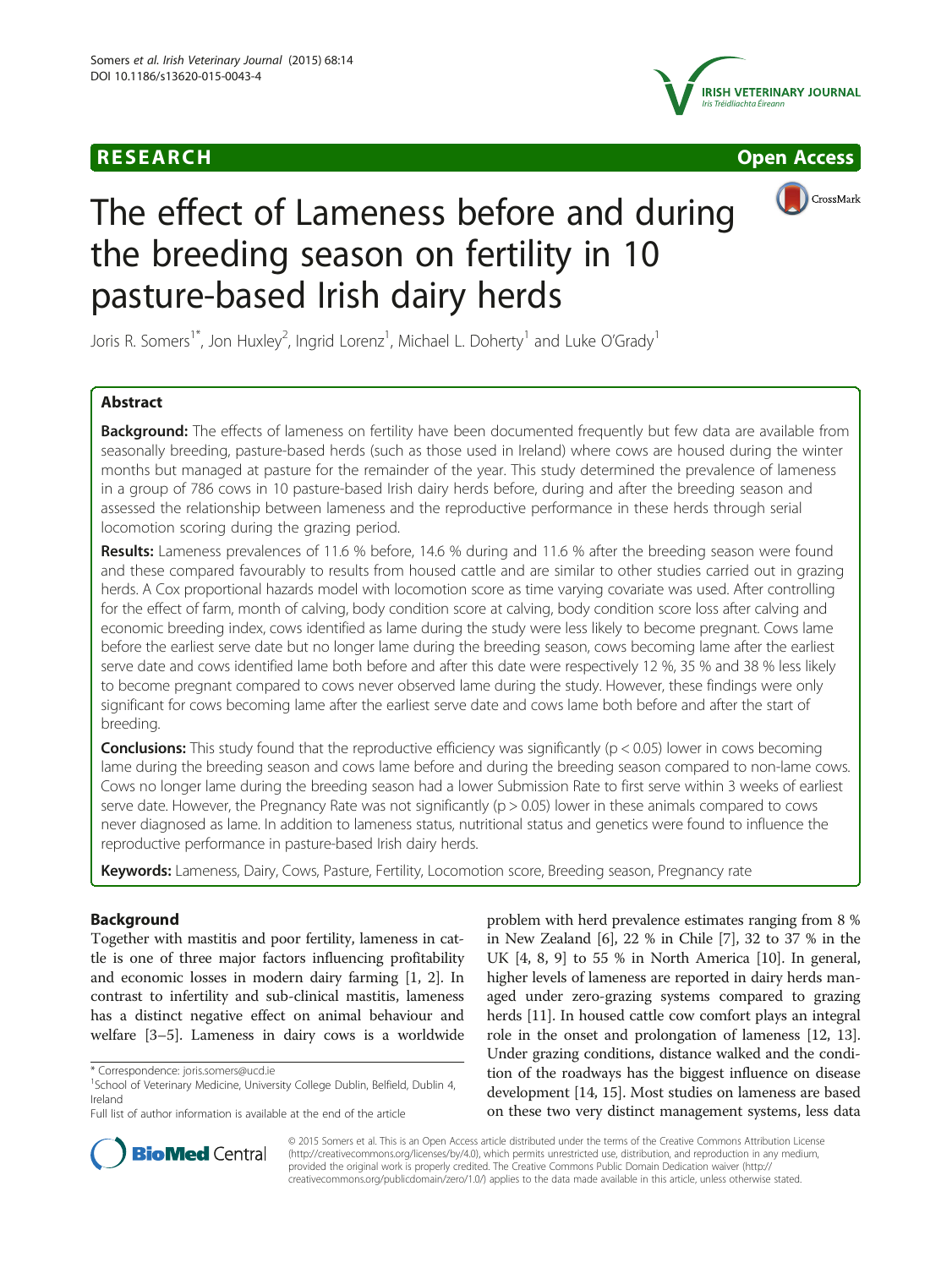are available from seasonally breeding, pasture-based herds (such as those used in Ireland) where cows are housed during the winter months but managed at pasture for the remainder of the year.

The effects of lameness on fertility are extensively documented. Numerous controlled studies have found that calving to first service interval and calving to conception interval were extended in lame cattle [[12](#page-6-0), [16](#page-6-0)–[19\]](#page-6-0). However, the post-partum resumption of cyclicity was not delayed by the presence of lameness in a study by Aungier et al. [\[20\]](#page-6-0) or only delayed in cows diagnosed with severe lameness [\[21\]](#page-6-0). Additioinally, Barkema et al. [\[18\]](#page-6-0) found that lameness prolonged the interval between first service and conception by 3.4 days. Many studies reported lower conception rates in lame cows [[12](#page-6-0), [17](#page-6-0), [22](#page-6-0)] and reduced intensity of oestrus may be a cause of poor reproductive performance in these animals [\[3](#page-5-0), [16](#page-6-0), [23\]](#page-6-0).

During the relatively short breeding season, reproductive efficiency is of great importance if key reproductive targets are to be achieved. A multitude of factors can affect the extent to which these reproductive targets will be met during the breeding season [\[20\]](#page-6-0). Lameness is one of these factors, often mentioned in relation to decreased fertility.

The objective of this study was [[1\]](#page-5-0) to determine the prevalence of lameness in a group of 10 Irish dairy herds and [\[2](#page-5-0)] to assess the relationship between lameness and the reproductive performance in pasture-based dairy herds through serial locomotion scoring at various stages of the breeding season.

#### Methods

#### Farm and animal selection

This prospective observational study was carried out in 2013 on 10 commercial Irish dairy farms located in Co. Kildare and Co. Wicklow. The predominant breed on these farms was Holstein-Friesian. These 10 farms were part of an on-going herd health management programme conducted by University College Dublin (UCD). All the farms used seasonal breeding and were visited by a UCD veterinarian every 21 days during the calving and breeding season. During these visits the main focus was on the fertility performance and the nutritional management of the cows. Concentrate supplementation in the milking parlour was applied by all 10 farms during times of the grazing season when energy intake from grass alone was not enough to fulfil the cow's energy requirements for maintenance and production.

Data recorded as part of the herd health programme were:

• Monthly milk recording including yield to date, predicted 305 day energy corrected milk (ECM) yield, somatic cell count and milk constituents

- Economic breeding index (EBI); a single figure profit index aimed at identifying the most genetically profitable bulls and cows for breeding replacements [\[24\]](#page-6-0).
- Calving date, calving difficulty and peri-parturient disease events
- Body condition score (BCS) [\[25\]](#page-6-0) at calving, pre-breeding, services, pregnancy diagnoses and drying off
- Ultrasound-based pre-breeding examination, pregnancy diagnosis at 30 and 60 days after insemination and anoestrous examination

Only cows calved between  $1<sup>st</sup>$  January and  $21<sup>st</sup>$  May, 2013 and declared for breeding in the spring breeding herd were included in the study. The spring breeding herd size on the 10 farms ranged from 40 to 140 cows. The breeding season occurred between 25<sup>th</sup> March and 16<sup>th</sup> August and varied between 84 and 130 days, depending on farm. The voluntary waiting period (VWP) for all 10 farms was 42 days in milk (DIM) and a combination of artificial insemination (AI) and bulls were used during the breeding season.

#### Reproductive management

From the end of February, the lactating cows were at pasture both day and night. The late gestation dry cows remained housed until they calved at which stage they were turned out to pasture immediately. In the Irish seasonal breeding system, cows are only eligible for breeding from the mating start date (MSD), upon completion of the VWP. The first day a cow is eligible for breeding is the earliest serve date (ESD). The breeding window (BW) in which cows could possibly be bred was a median of 13 weeks (range:  $4 - 19$  weeks) in the present study population.

Direct observation of oestrus was used for heat detection by the farmers. Tail paint, vasectomised bulls or pedometers were used as heat detection aides. Based on oestrus events, animals were submitted for AI by the farmer or AI technicians. Natural bull serves were also recorded by the farmer, either as observed events or retrospectively based on foetal age estimation at pregnancy diagnosis.

Reproductive performance was monitored at a herdlevel based on Submission rate (SR) to first serve within 3 weeks from ESD, Conception risk (CR) to first serve and overall CR and Pregnancy rate (PR). PR is the incidence rate at which eligible cows become pregnant. Survival analysis is the appropriate way of presenting PR as this also accounts for censoring. Both SR, as the time to service, and CR, as the risk of success, determine PR, making this the most comprehensive parameter to assess herd reproductive performance [[26\]](#page-6-0).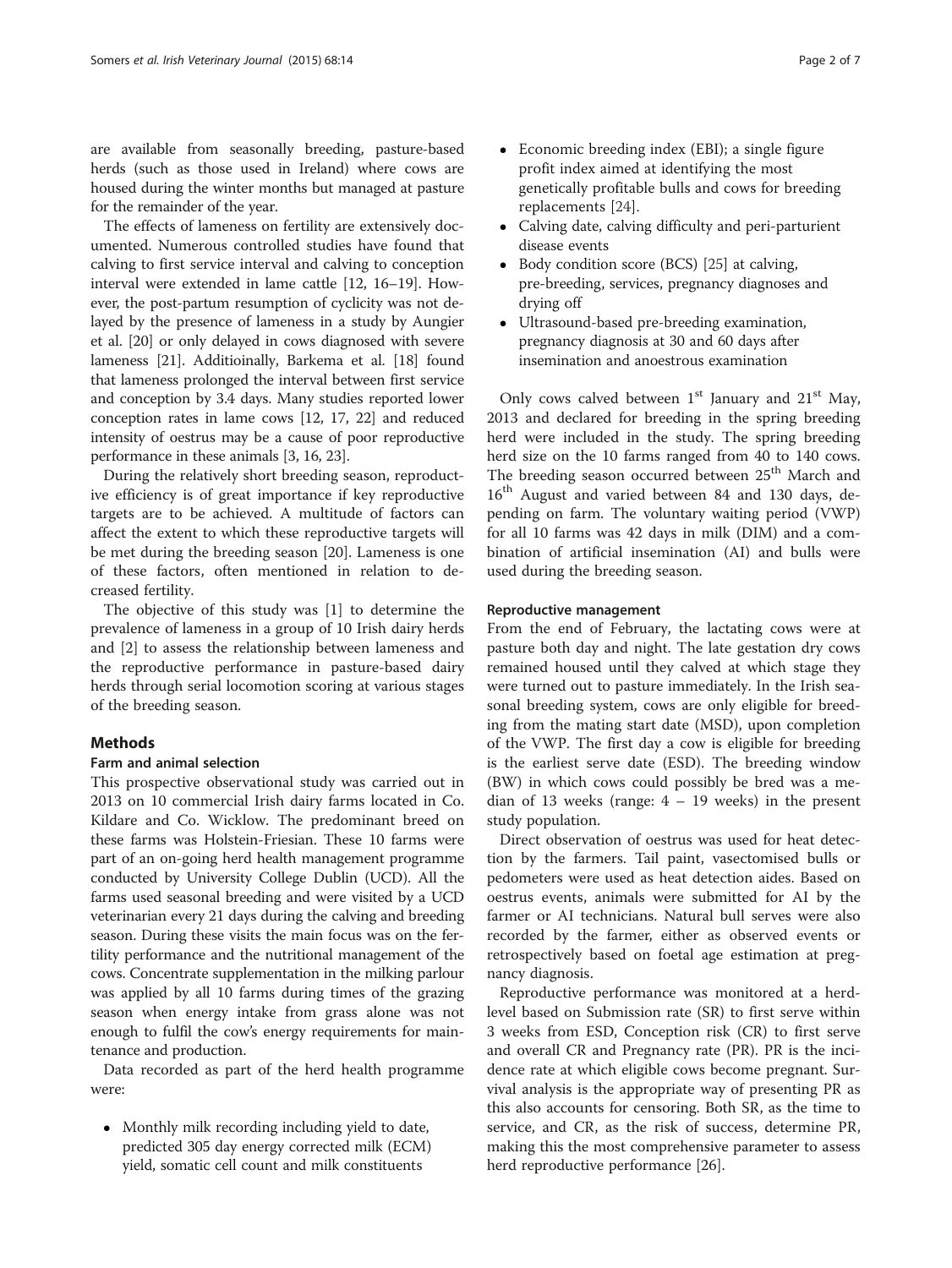#### Lameness recording and management

Lameness data were gathered by means of serial locomotion scoring of all the animals in the breeding herd. Between 25<sup>th</sup> February and 20<sup>th</sup> August, all 10 farms were visited 4 times by the same UCD veterinarian. Visits were scheduled in accordance with the breeding season to allow for cows to be locomotion scored once before the start of the breeding season, twice during the breeding season and once when the breeding season was finished. Cows were identified by freeze brand number and locomotion scored by a single observer (JS) as they exited the milking parlour after morning milking using the 5-point scale described by Sprecher et al. [\[17](#page-6-0)]. Farmers were given a list of lame cows at the end of each scoring session. Cows on this list were submitted for treatment by the same professional foot trimmer for all 10 farms within 8 days of the scoring session.

#### Data management

The data gathered as part of the herd health programme were recorded on the farming software package Herd Master (Irish Farm Computers Ltd.) These data were exported to a Microsoft Office Excel 2010 (Microsoft Corp. Redmond, WA) spreadsheet for calculating the reproductive parameters and evaluating the reproductive performance of the herds at the end of the breeding season. The data obtained during the locomotion scoring visits were added to this spreadsheet.

Animals were categorised into 2 lactation groups representing  $1<sup>st</sup>$  lactation cows (n = 250) in 1 group and  $2<sup>nd</sup>$  to  $10<sup>th</sup>$  lactation cows (n = 536) in the other group. Cows calved in the months January and February were grouped as were cows calved in April and May. A case of lameness was defined as an animal that received a locomotion score  $(LS) \geq 3$  on the 1 – 5 scale at least once during the course of the study. Each case of lameness was further identified as being observed lame before and/or after the animal's ESD. This resulted in 4 categories of animals in the population, those not observed lame before or after ESD (NN), those observed lame before but not after ESD (YN), those observed not lame before but lame after ESD (NY) and those observed lame before as well as after ESD (YY).

Statistical analysis was carried out using the 'survival' package [\[27](#page-6-0)] in R (R Development Core Team 2014). Descriptive analysis was performed on farm and cow data. The effect of lameness on the reproductive performance, measured as PR, was analysed using the number of days for cows to become pregnant after ESD for each of the different categories of timing of detection of lameness. Kaplan-Meier survival curves are a convenient method to summarise time-to-event data [\[28](#page-6-0)]. Survival estimate curves were used to compare the PR distribution between NN, YN, NY and YY cows and to calculate

median days to conception (Table [3\)](#page-4-0). The 95 % CI were calculated based on log (survival) for each group. and a log-rank test was performed to compare overall survival of the 4 groups of cows [\[28\]](#page-6-0). A Cox proportional hazards model with lameness as time varying covariate [[28, 29\]](#page-6-0) was used to identify variables influencing the PR. Right-censoring occurred for animals that left the herd or did not conceive during the breeding period. Explanatory variables were screened by entering each into a univariate Cox proportional hazards model. Significance testing was performed using the Wald  $\chi^2$ -test and those variables with P-value ≤0.25 were retained for inclusion in a multivariable Cox proportional hazards model. Farm was included in the analysis as cluster effect. Explanatory variables were removed in a backwards elimination process using P-value >0.05 as reason for removal. One exception was that lameness status was included in all multivariate models, because the intent was to determine the relationship between lameness status and PR while controlling for other important factors. Additionally, two-way interactions were assessed and retained if they were significant at an α-value of  $\leq 0.05$ . A variable was considered as a confounder if it influenced other covariates estimates by >20 % [\[28\]](#page-6-0). The daily hazard of pregnancy  $[h_i(t)]$  was calculated as

$$
h_i(t) = h_0(t) \exp[(\beta_1 \chi_{1i} + ... + \beta_m \chi_{mi}) + \gamma_1 z_1(t)]
$$

where  $h_0(t)$  represents the baseline hazard as a function of time;  $\beta$ 1, ...,  $\beta$ *m* represent the regression coefficients for each of the m time-invariant covariates (month of calving, BCS at calving, maximum BCS lost after calving, and EBI overall).  $X_{1i}$ , ...,  $X_{mi}$  represent the covariates for each of the observations;  $\gamma_l$  is the estimated regression coefficient for effect of lameness as a time varying covariate on day (*t*); and  $z<sub>1</sub>$  is lameness status (0, 1) at day  $(t)$ .

The proportional hazards assumption of the Cox model was tested for categorical variables by examining for each stratum plots of log[ $-\log S(t)$ ], where  $S(t)$  is the survival function for each stratum, against time with the expectation that the plots would be parallel. For continuous variables, the proportional hazard assumption was tested using a plot of the scaled Schoenfeld residuals as a function of time to event with the expectation that no association would occur between the residuals and time to event.

The scale of each continuous variable was tested using the Martingale residuals. A plot of Martingale residuals from a model that excludes the continuous variable against the values of the excluded continuous variable was examined with the assumption that the relationship would be linear.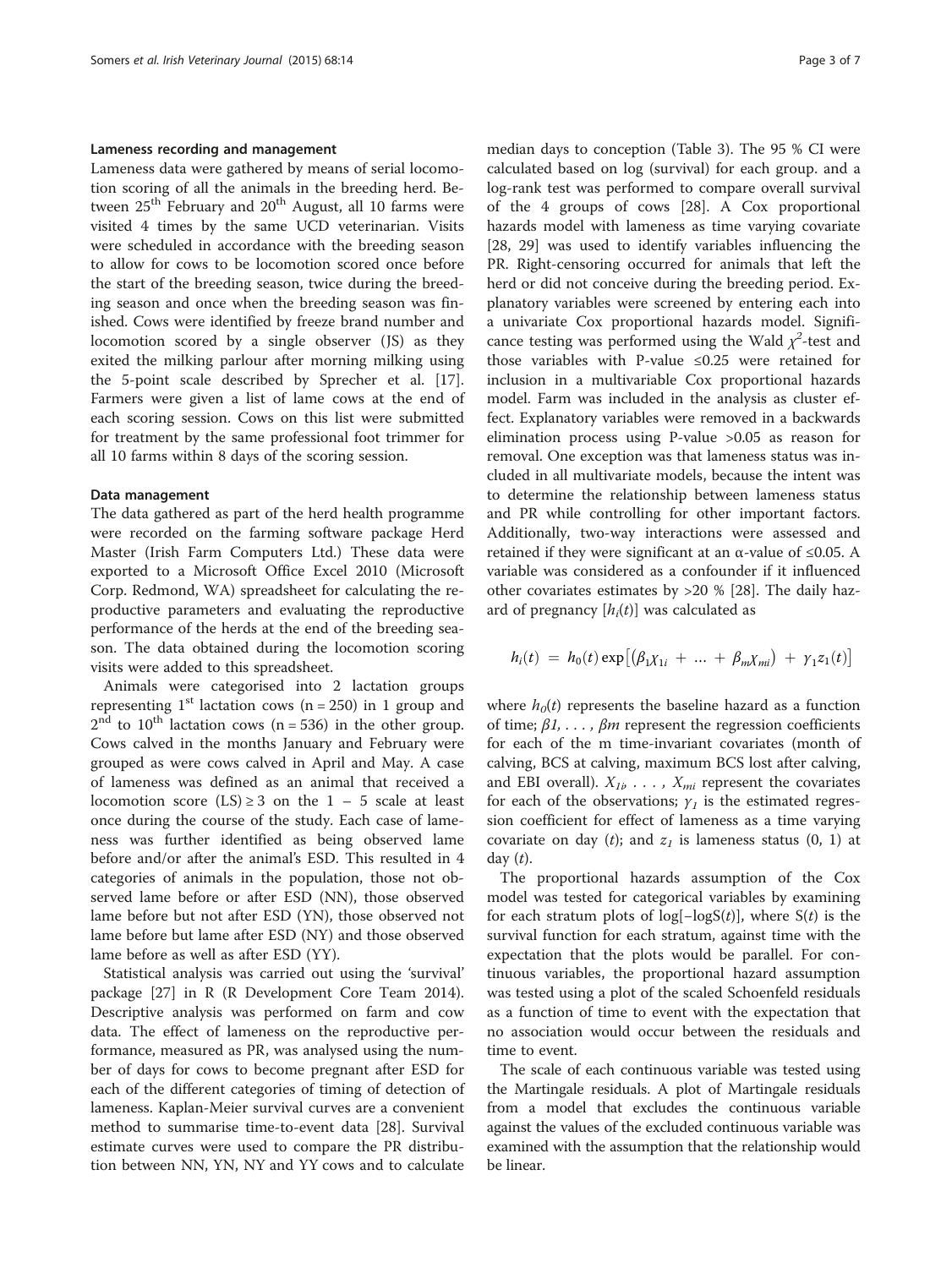#### Results

#### Population Descriptors

Table 1 provides descriptive details on the study population. A total of 786 cows were included in the 2013 spring breeding population across the ten farms. 86.1 % calved between January  $1<sup>st</sup>$  and March  $31<sup>st</sup>$ . The remaining 13.9 % calved during April and May. First lactation animals made up 31.8 % of the population. Reproductive performance measures were calculated. SR to  $1<sup>st</sup>$  serve within 3 weeks of ESD was 82.8 %, CR to  $1<sup>st</sup>$  serve was 47.7 %, overall CR was 49.7 % and at the end of the breeding season, 80.7 % of the population was pregnant. The 24-day PR was 51.3 %.

#### Locomotion Scoring

Descriptive locomotion scoring results are shown in Table [2.](#page-4-0) At least one LS was recorded for 786 cows and the mean number of locomotion scores recorded per cow was 3.8 (SD: 0.5) (Table 1). LS 3 or higher was awarded to a total of 180 cows. 771 cows had LS recorded both before and after ESD (Table [3\)](#page-4-0) and were included in the cox proportional hazard model. 77.1 % of the herd was never observed with LS greater than 2 during the study.

#### Detection of lameness in relation to ESD

The effect of detecting lameness before or after ESD on the PR is shown in Table [4](#page-4-0). The only variables retained in the model were lameness detection group, BCS at calving, BCS loss after calving, month of calving group and EBI. There were no significant interactions in the model. After controlling for the effect of BCS at calving, BCS loss after calving, month of calving and EBI, the hazards for pregnancy decreased by a factor 0.88 (CI:  $0.62 - 1.29$ ),  $0.65$  (CI:  $0.52 - 0.81$ ) and  $0.62$  (CI:  $0.42 -$ 0.93) for YN cows, NY cows and YY cows respectively compared to NN cows. Cows with BCS 3 and 3.25 at calving had increased hazards for pregnancy (1.28 CI: 1.01 – 1.64 and 1.55 CI: 1.15 – 2.07 respectively) compared to cows with BCS <3 at calving. Cows with BCS at calving ≥3.5 did not have a significantly different hazard ratio (HR) for pregnancy compared to cows with BCS <3 at calving. Cows losing BCS after calving also had a lower hazard for pregnancy compared to cows that did not lose BCS after calving. BCS loss data analysis resulted in HR 0.66 (CI: 0.52 – 0.85) for cows losing 0.25 BCS after calving,  $0.59$  (CI:  $0.44 - 0.78$ ) for cows losing 0.5 BCS after calving and 0.37 (0.23 – 0.57) for cows losing >0.5 BCS after calving. Cows calved later in the year had a significantly decreased hazard for pregnancy. Increased EBI overall resulted in an increased hazard for pregnancy.

#### **Discussion**

The 11.6 %, 14.6 % and 11.6 % point prevalence of lameness found during the grazing season in the present study compared favourably to 39 % found in housed cattle [\[11](#page-6-0)] and was similar to 8 % and 15 % found in

Table 1 Study population descriptive statistics of parity, calving date, milk production, BCS at calving and BCS loss post calving, EBI, breeding season characteristics and the number of locomotion scores recorded per cow during the study

| Variable                                            | N   | Mean (SD)           | Median         | Min / Max <sup>a</sup> |
|-----------------------------------------------------|-----|---------------------|----------------|------------------------|
| Parity                                              | 786 | 2.9(1.4)            | 2              | 1/10                   |
| 1 <sup>st</sup> Lactation                           | 250 |                     |                |                        |
| $\geq 2^{nd}$ Lactation                             | 536 |                     |                |                        |
| Calving date                                        |     | 26/2/13 (26.7 days) | 20/2/13        | 1/1/13 / 21/5/13       |
| 305 day ECM yield (Kg)                              |     | 6688.0 (1412.6)     | 6704           | 3387 / 11720           |
| Fat and Protein produced (Kg)                       |     | 493.3 (104.1)       | 491            | 250 / 883              |
| BCS at calving                                      |     | 3.1(0.2)            | 3              | 3/4                    |
| Max <sup>a</sup> BCS loss post calving              |     | 0.3(0.2)            | $\mathbf{0}$   | 0/1                    |
| DIM to max loss (days)                              |     | 55.8 (34.2)         | 45             | 10/246                 |
| EBI overall $(\in)$                                 |     | 125.4 (43.6)        | 130            | $-77/249$              |
| EBI fertility $(\epsilon)$                          |     | 62.8(32.5)          | 66             | $-48/148$              |
| <b>ESD</b>                                          |     | 26/4/13 (14.7 days) | 24/4/13        | 25/3/13 / 2/7/13       |
| DIM at ESD (days)                                   |     | 58.4 (16.7)         | 56             | 29 / 115               |
| Breeding season length (weeks)                      |     | 13.4(2.2)           | 13             | 4/19                   |
| Eligible for breeding (days)                        |     | 38.2 (32.9)         | 27             | 1/130                  |
| Locomotion scoring session 1 to ESD interval (days) |     | 33.9 (23.5)         | 36             | $-54/120$              |
| No. of LS recorded                                  |     | 3.8(0.5)            | $\overline{4}$ | 1/4                    |

<sup>a</sup>Min = minimum; Max = maximum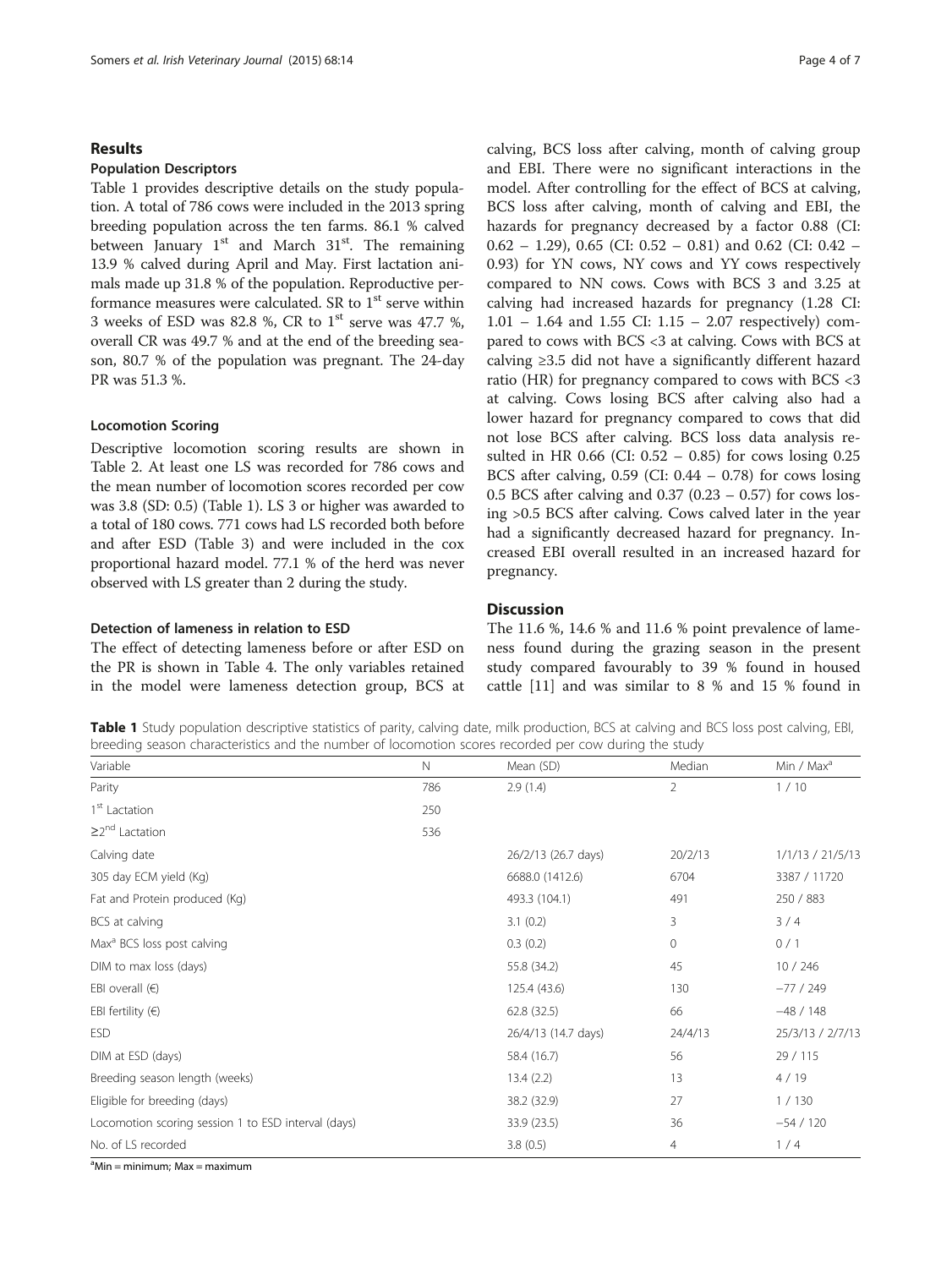<span id="page-4-0"></span>Table 2 Descriptive statistics of the lameness detection in relation to the breeding season, based on 1 locomotion scoring session before ESD and 3 sessions after ESD of which 2 session occurred during the breeding season and 1 session after the breeding season had already finished

| N   | Population size | Prevalence % |
|-----|-----------------|--------------|
| 180 | 786             | 229          |
| 90  | 773             | 11.6         |
| 115 | 785             | 14.6         |
| 90  | 776             | 11.6         |
|     |                 |              |

grazing herds [[6,](#page-5-0) [11\]](#page-6-0). 22.9 % of the herd was identified as lame at least once during the course of the study. The proportion of animals already lame before the study start could not be determined. The 8.9 % cows becoming lame during the breeding season is probably a more realistic representation of lameness incidence risk and is lower than the estimated incidence risk of 15 % found by Alawneh et al. [[12\]](#page-6-0). However, the frequency of locomotion scoring visits to the individual farms involved in this study was too low to allow for precise lameness incidence risk calculation. Combining LS 3, 4 and 5 cows into the group of lame cows provided significant evidence of the negative effects of lameness on fertility. However, including LS 2 cows in the group of lame cows did not show an effect on fertility [\[20](#page-6-0)]. Many papers have been published on the effect of lameness on fertility in dairy cattle. However, there is dearth of information on how both the level of lameness and the timing of onset of lameness influence the reproductive performance under seasonally breeding conditions. The results of this study show that animals becoming lame during the breeding season and those found lame before and during the breeding season are significantly less likely to become pregnant compared to cows never detected lame or cows no longer detected as lame after ESD. This reduced reproductive performance can have an effect on the subsequent lactation and, thus the economic productivity of the cow

Table 3 Cows for which LS was recorded before and after ESD were classified into 1 of 4 categories: NN for cows never detected lame, YN for cows lame before ESD and LS <3 after ESD, NY for cows LS <3 before ESD and lame after ESD and YY for cows lame before and after ESD. SR, overall CR, number of serves per conception and Kaplan-Meier median survival time is shown for each lameness detection category

| $LS \geq 3$ detection<br>categories | N(96)           |      |        | SR (%) CR (%) serves/ | K-M median<br>conception survival time<br>(95 % CI) |
|-------------------------------------|-----------------|------|--------|-----------------------|-----------------------------------------------------|
| <b>NN</b>                           | 612 (79.4) 85.2 |      | - 50.3 | 2.0                   | $26(24-30)$                                         |
| <b>YN</b>                           | 47(6.1)         | 66.0 | 59.1   | 1.7                   | $33(25-48)$                                         |
| <b>NY</b>                           | 69(8.9)         | 81.2 | 43.4   | 23                    | $36(24 - 70)$                                       |
| YY                                  | 43 (5.6)        | 72.1 | 41.4   | 2.4                   | 43 (28-74)                                          |

Table 4 Multivariate Cox proportional hazards model for pregnancy rate using detection of lameness before and after ESD as time dependent variables. Farm is included as a cluster effect in the analysis. There were no significant interactions in the model

| Variable                      | N   | Coefficient<br>(SE) | P-value | Hazard ratio<br>(95 % CI) |
|-------------------------------|-----|---------------------|---------|---------------------------|
| Lameness detection<br>group   |     |                     |         |                           |
| <b>NN</b>                     | 612 |                     |         | 1.00                      |
| YN                            | 47  | $-0.13(0.17)$       | >0.05   | $0.88$ (0.62 - 1.29)      |
| <b>NY</b>                     | 69  | $-0.42(0.15)$       | < 0.01  | $0.65(0.52 - 0.81)$       |
| YY                            | 43  | $-0.46(0.19)$       | < 0.05  | $0.62$ (0.42 - 0.93)      |
| <b>BCS</b> at Calving         |     |                     |         |                           |
| 52.75                         | 162 |                     |         | 1.00                      |
| 3.0                           | 314 | 0.25(0.13)          | < 0.05  | $1.28(1.01 - 1.64)$       |
| 3.25                          | 243 | 0.44(0.15)          | < 0.01  | $1.55(1.15 - 2.07)$       |
| $\geq$ 3.5                    | 52  | 0.41(0.23)          | >0.05   | $1.51(0.96 - 2.36)$       |
| Max BCS loss after<br>Calving |     |                     |         |                           |
| $\Omega$                      | 143 |                     |         | 1.00                      |
| 0.25                          |     | $315 -0.41(0.12)$   | < 0.01  | $0.66$ (0.52 - 0.85)      |
| 0.5                           | 252 | $-0.53(0.14)$       | < 0.01  | $0.59$ (0.44 - 0.78)      |
| >0.5                          | 61  | $-1.0(0.23)$        | < 0.01  | $0.37(0.23 - 0.57)$       |
| Month of Calving              |     |                     |         |                           |
| Jan/Feb                       | 457 |                     |         | 1.00                      |
| March                         |     | $206 -0.33(0.10)$   | < 0.01  | $0.72$ (0.60 - 0.86)      |
| Apr/May                       | 108 | $-0.69(0.15)$       | < 0.01  | $0.50$ $(0.37 - 0.68)$    |
| EBI overall $(\epsilon)$      | 771 | 0.01(0.001)         | < 0.01  | $1.00$ $(1.00 - 1.01)$    |

[[12](#page-6-0)]. In the study carried out by Alawneh et al. [\[12\]](#page-6-0), the daily CR for lame cows was decreased by a factor of 0.78 compared to non-lame cows. This same study also found that the interval between the planned start of mating and conception was extended by 12 days in lame cows compared to non-lame cows. Collick et al. [\[16\]](#page-6-0) reported a CR to first serve for lame cows of 46 % while this was 56 % for non-lame cattle during winter housing. In the present study, logistic regression analysis of lameness status on CR was performed in a separate analysis (results not shown) and showed no significant effect of lameness on  $CR$  (p  $> 0.05$ ). As a result, the effect of lameness on PR must be attributed to the effect of lameness on SR. This is supported by the conclusion of Barkema et al. [[18\]](#page-6-0) that lameness did not affect CR to first serve. As a painful disorder, lameness impedes cows to express oestrus, making them less likely to be inseminated [\[16, 17](#page-6-0), [19](#page-6-0), [26\]](#page-6-0). Univariate analysis of our data shows a reduced SR to first serve within 3 weeks of ESD for cows diagnosed as lame before ESD. Cows recovering from this episode of lameness are mathematically less likely to become pregnant compared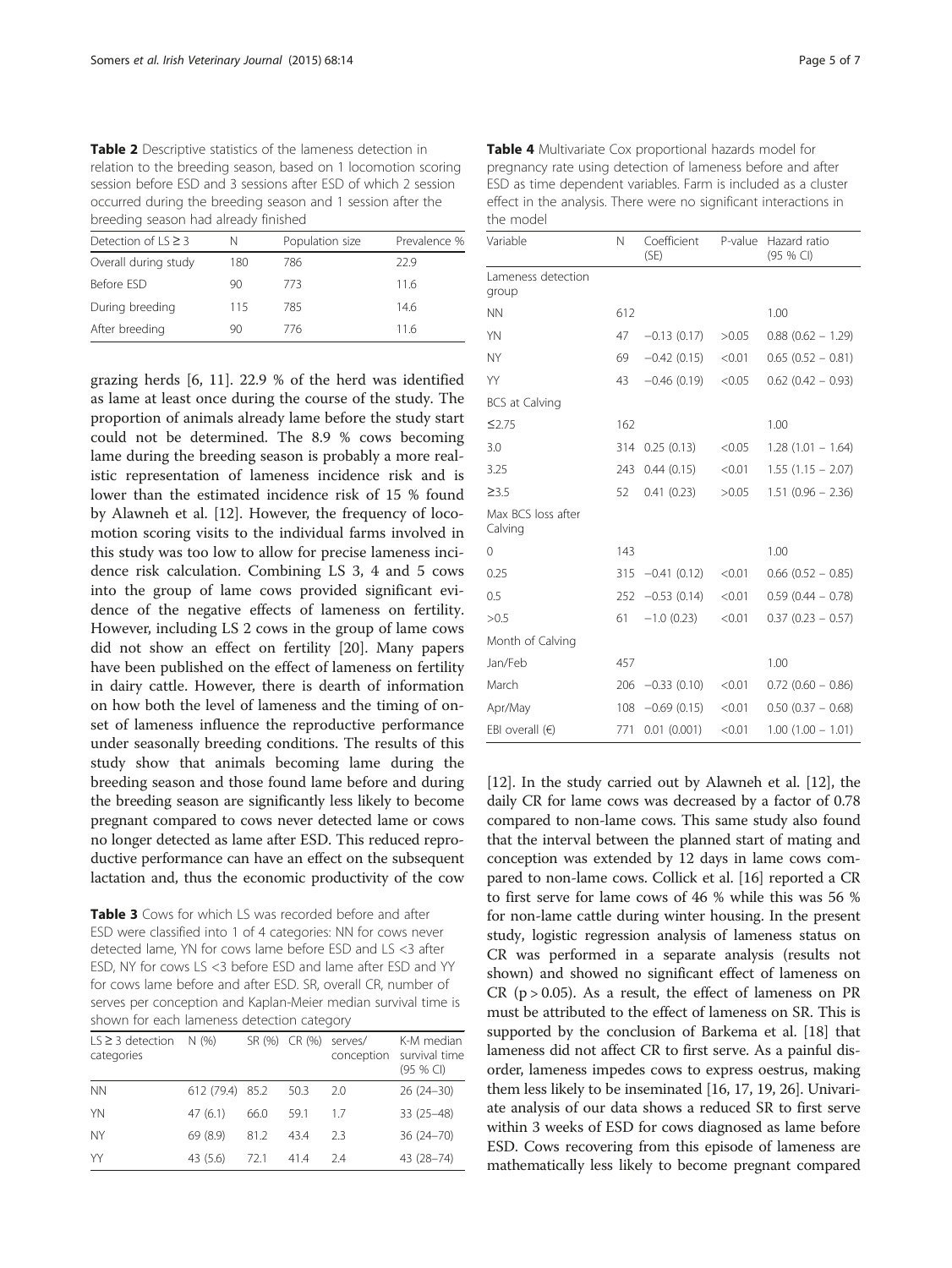<span id="page-5-0"></span>to cows never diagnosed as lame, but this lower HR was not significant ( $p > 0.05$ ). The cause and effect relationship between lameness and decreased reproductive performance, found in the present study, could not be further explored. Melendez et al. [\[22](#page-6-0)] found associations between lameness and higher incidence of ovarian cysts and delayed resumption of cyclicity post-partum. But this was contradicted in a more recent study [[20\]](#page-6-0) that did not find a significant effect of lameness on reproductive target achievement in the post-partum period. Aggravated negative energy balance, expressed as excessive BCS loss after calving, was found to increase the probability of delayed resumption of cyclicity in both studies [\[20, 22](#page-6-0)]. Low BCS at calving and BCS loss post-partum have been associated with the development of lameness and reduced recovery from lameness [\[30, 31\]](#page-6-0). In the current study, the interaction between low BCS and lameness was not explored beyond the statistical model's two-way interactions assessment. Whether impaired ovarian function or decreased oestrus expression caused reduced SR in lame cows could not be established.

The current study does have limitations. Firstly, our data were from a small group of 10 farms involved in a herd health programme. The relationship between lameness and reproductive performance is inevitably influenced by a farm effect. Farms where cases of lameness are identified and managed effectively are less likely to have decreased reproductive performance due to lameness than farms where lameness is insufficiently managed. Lameness management was different between the 10 study farms [[32](#page-6-0)] and can often be used as an overall indication of animal husbandry management on the farm. Furthermore, lame animals were treated by a professional foot trimmer shortly after being detected as a case of lameness, decreasing the number of potentially chronically lame animals in the herd. Foot lesions were recorded during foot trimming, but analysis of the causes of lameness was not included in this study. Infectious causes of lameness with a short incubation period and a rapid response to treatment probably have a lower effect on fertility than claw horn lesions, which have a much longer pathogenesis and respond more slowly to treatment [\[12\]](#page-6-0).

#### Conclusions

Reproductive efficiency is of even greater importance in seasonal breeding systems compared to conventional dairy management systems. This study found that the PR, which represents reproductive efficiency, was significantly lower in cows becoming lame during the breeding season and cows lame before and during the breeding season compared to non-lame cows. Cows no longer lame during the breeding season had a lower SR to first serve within 3 weeks of ESD. However, the PR was not significantly lower in these animals compared to cows never diagnosed as lame. In addition to lameness status, BCS at calving, BCS loss after calving, month of calving and EBI were found to influence PR in pasture-based dairy herds. Apart from lameness being a reason for culling, lame cows are more likely to be culled after the breeding season due to poor fertility, aggravating the economic impact of lameness in seasonal breeding systems [5, [12](#page-6-0), [17, 26, 33](#page-6-0), [34\]](#page-6-0). Further analysis of lameness data, incorporating production and energy balance data, is required to further understand the dynamics of lameness in pasture based, seasonally breeding dairy herds.

#### Abbreviations

UCD: University College Dublin; ECM: Energy Corrected Milk; EBI: Economic Breeding Index; BCS: Body Condition Score; VWP: Voluntary Waiting Period; DIM: Days in Milk; MSD: Mating Start Date; ESD: Earliest Serve Date; BW: Breeding Window; AI: Artificial Insemination; SR: Submission rate; CR: Conception risk; PR: Pregnancy rate; LS: Locomotion Score; NN: Cows not lame before or after ESD; YN: Cows lame before but not lame after ESD; NY: Cows not lame before but lame after ESD; YY: Cows lame before and after ESD; HR: Hazard ratio.

#### Competing interests

The authors declare that they have no competing interests.

#### Author's contributions

JS, JH, IL, MD and LO'G designed the study. JS collected all the data; JS and LO'G analysed all the data, JH, IL and MD advised on data analysis; JS and LO'G prepared the paper. All authors read, critiqued and approved the manuscript.

#### Acknowledgments

The authors wish to thank Mary Duane, Lea Krump, Eoin Ryan and Miha Savç for assisting in the locomotion scoring and the 10 farmers for taking part in this study.

#### Author details

<sup>1</sup>School of Veterinary Medicine, University College Dublin, Belfield, Dublin 4, Ireland. <sup>2</sup> School of Veterinary Medicine and Science, University of Nottingham, Sutton Bonington Campus, Sutton Bonington, Leicestershire LE12 5RD, UK.

## Received: 1 March 2015 Accepted: 16 June 2015<br>Published online: 23 June 2015

#### References

- 1. Enting H, Kooij D, Dijkhuizen AA, Huirne RBM, Noordhuizen-Stassen EN. Economic losses due to clinical lameness in dairy cattle. Livest Prod Sci. 1997;49(3):259–67.
- 2. Ettema J, Østergaard S, Kristensen AR. Modelling the economic impact of three lameness causing diseases using herd and cow level evidence. Prev Vet Med. 2010;95(1–2):64–73.
- 3. Whay HR, Waterman AE, Webster AJF. Associations between locomotion, claw lesions andnociceptive threshold in dairy heifers during the peri-partum period. Vet J. 1997;154(2):155–61.
- 4. Barker ZE, Leach KA, Whay HR, Bell NJ, Main DCJ. Assessment of lameness prevalence and associated risk factors in dairy herds in England and Wales. J Dairy Sci. 2010;93(3):932–41.
- 5. Huxley JN. Impact of lameness and claw lesions in cows on health and production. Livest Sci. 2013;156(1–3):64–70.
- 6. Fabian J, Laven RA, Whay HR. The prevalence of lameness on New Zealand dairy farms: A comparison of farmer estimate and locomotion scoring. Vet J. 2014;201(1):31–8.
- 7. Galleguillos F, J. Borkert. Prevalence of lameness in 2370 cows and the type of claw lesions in 511 lame cows from 4 dairy herds in central area of Chile. 2013 Accessed 12 Jun 2015 [cited 12 Jun 2015]. In: 17th International Symposium & 9th Conference on Lameness in Ruminants [Internet]. University of Bristol, Bristol, United Kingdom, [cited 12 Jun 2015]; [53].